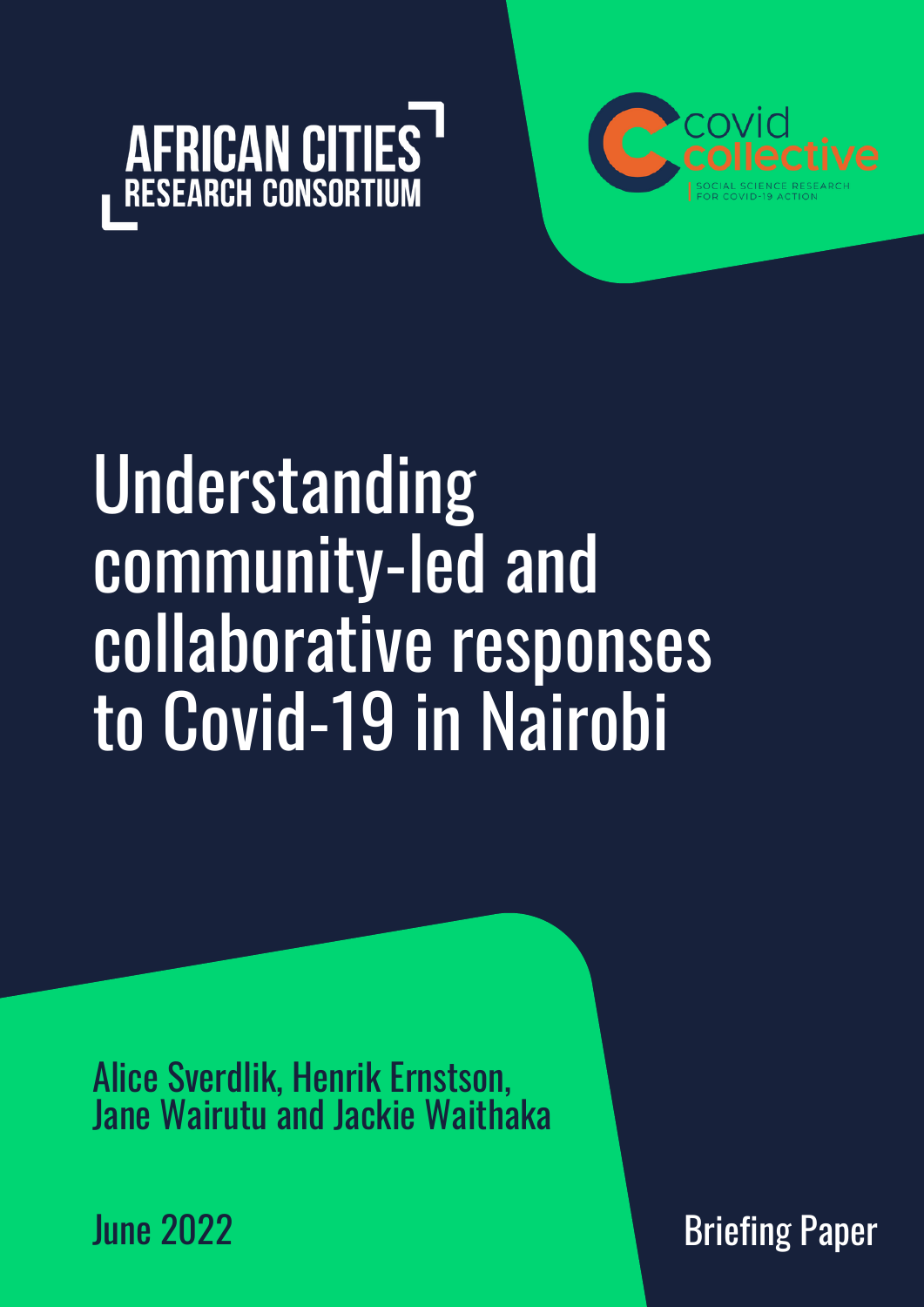#### **Alice Sverdlik**

Lecturer in Global Development, The University of Manchester, UK

#### **Henrik Ernstson**

Lecturer in Human Geography, The University of Manchester, UK

#### **Jane Wairutu**

Programme Manager, SDI-Kenya

#### **Jackie Waithaka**

Communications and Documentations Officer, SDI-Kenya

#### **Acknowledgments**

We gratefully acknowledge the research carried out for this paper by Elvira Songoro. The research was made possible by a grant from the UK Foreign Commonwealth and Development Office (FCDO).

Supported by the UK Foreign Commonwealth and Development Office (FCDO), the Covid Collective is based at the Institute of Development Studies (IDS). The Collective brings together the expertise of, UK and Southern based research partner organisations and offers a rapid social science research response to inform decision-making on some of the most pressing Covid-19 related development challenges.

This report was funded by the UK Government's Foreign, Commonwealth and Development Office (FCDO) through the [Covid Collective.](https://www.ids.ac.uk/projects/covid-collective/) It is licensed for non-commercial purposes only. Except where otherwise stated, it is licensed for non-commercial purposes under the terms of the [Open Government Licence v3.0.](https://www.nationalarchives.gov.uk/doc/open-government-licence/version/3/) Covid Collective cannot be held responsible for errors, omissions or any consequences arising from the use of information contained. Any views and opinions expressed do not necessarily reflect those of FCDO, Covid Collective or any other contributing organisation.

© Crown copyright 2021.

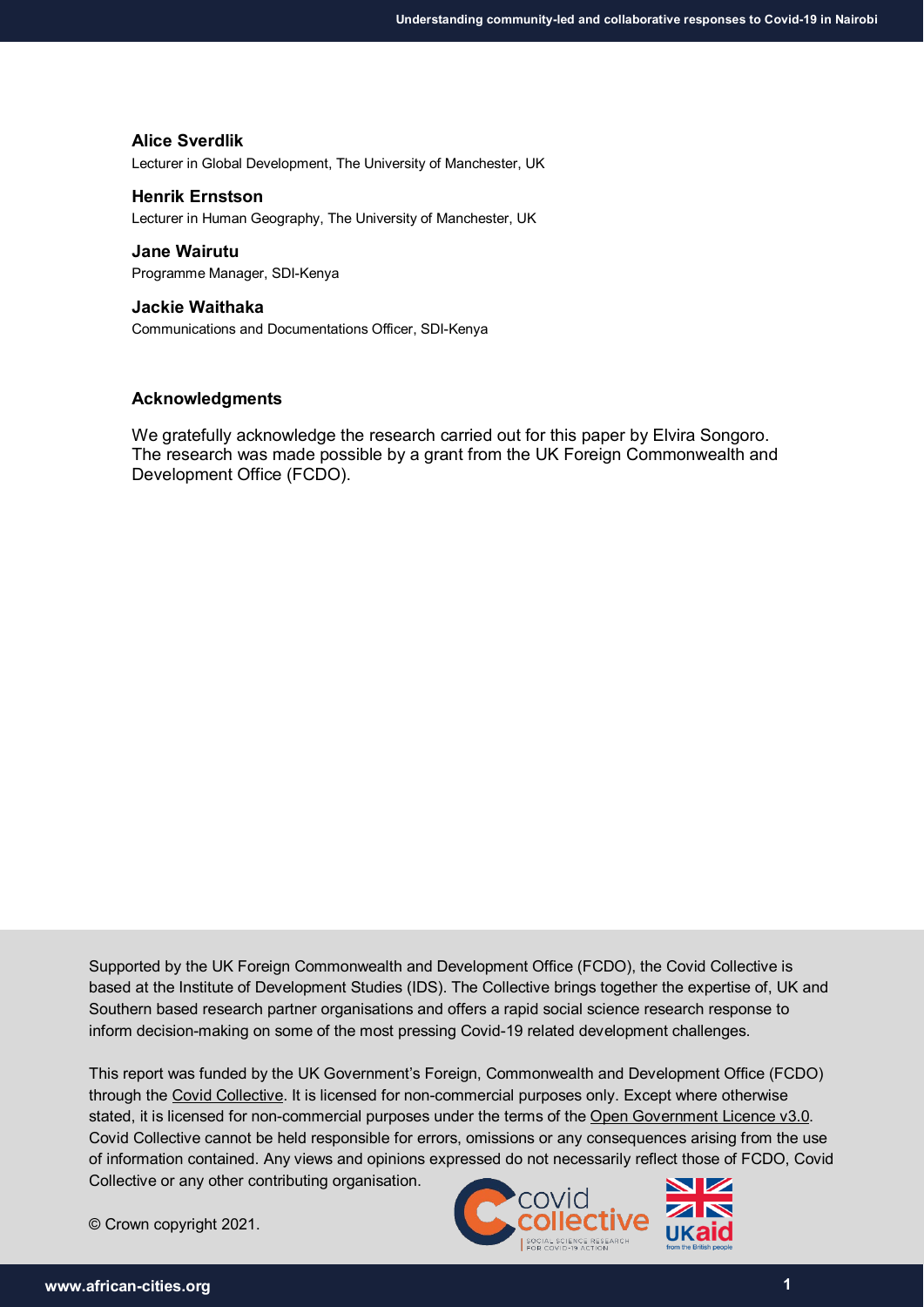### **1. Summary**

- Grassroots and civil society groups in Nairobi significantly contributed to **raising awareness** about Covid-19 by using several creative strategies that can usefully complement official risk communication strategies.
- An array of non-state actors including community health volunteers (CHVs), private firms, youth, women's, faith-based and refugee-led organisations – were also key in **assisting marginalised residents**, but these efforts would benefit considerably from additional governmental support and recognition.
- **Collaborations** between state and non-state actors took various forms but were typically emergency responses (such as providing cash or food assistance), which did not necessarily adopt a strategic, longer-term approach to address urban poverty and deprivation.
- Other emerging interventions such as to counter police brutality, support multi-sectoral upgrading and engage constructively with informality – may open newfound **possibilities of more lasting, equitable change**.

# **2. Background**

2.1. Introduction: Understanding Covid-19's impacts and responses in East African cities

Covid-19 has inflicted a major health toll while heightening socioeconomic inequalities, and its impacts are still reverberating across the global South. For low-income urban residents in the global South, measures intended to contain Covid-19 were often disastrous for livelihoods and wellbeing (Gupte and Mitlin 2021; Sverdlik and Walnycki 2021). Many low-income city dwellers lacked savings or access to emergency relief, thus leading to spiralling levels of precarity and food insecurity. Additionally, Covid-19 resulted in lockdowns that were sometimes associated with rising police brutality, alongside a spike in gender-based violence and other entrenched forms of insecurity. Today, low-income residents in African cities still overwhelmingly lack access to decent housing, social protections, water, sanitation, and hygiene (WASH), and Covid-19 vaccines that are all essential to manage the pandemic. But Covid's health burdens are not always clear in African cities (often reflecting shortfalls in testing), while its social and political crises are increasingly interwoven with other longstanding health, economic and infrastructure challenges.

More positively, there are opportunities to learn from Covid-19 responses at the urban and neighbourhood levels, which have usually been missed in discussions of national or international pandemic interventions (although see Bukenya et al. 2022). Such findings may help tackle the pandemic's complex local impacts and inform strategies to address the underlying sources of urban disadvantages. It is also essential to explore any equitable, inclusive initiatives created during the pandemic and their relevance when responding to other urban crises.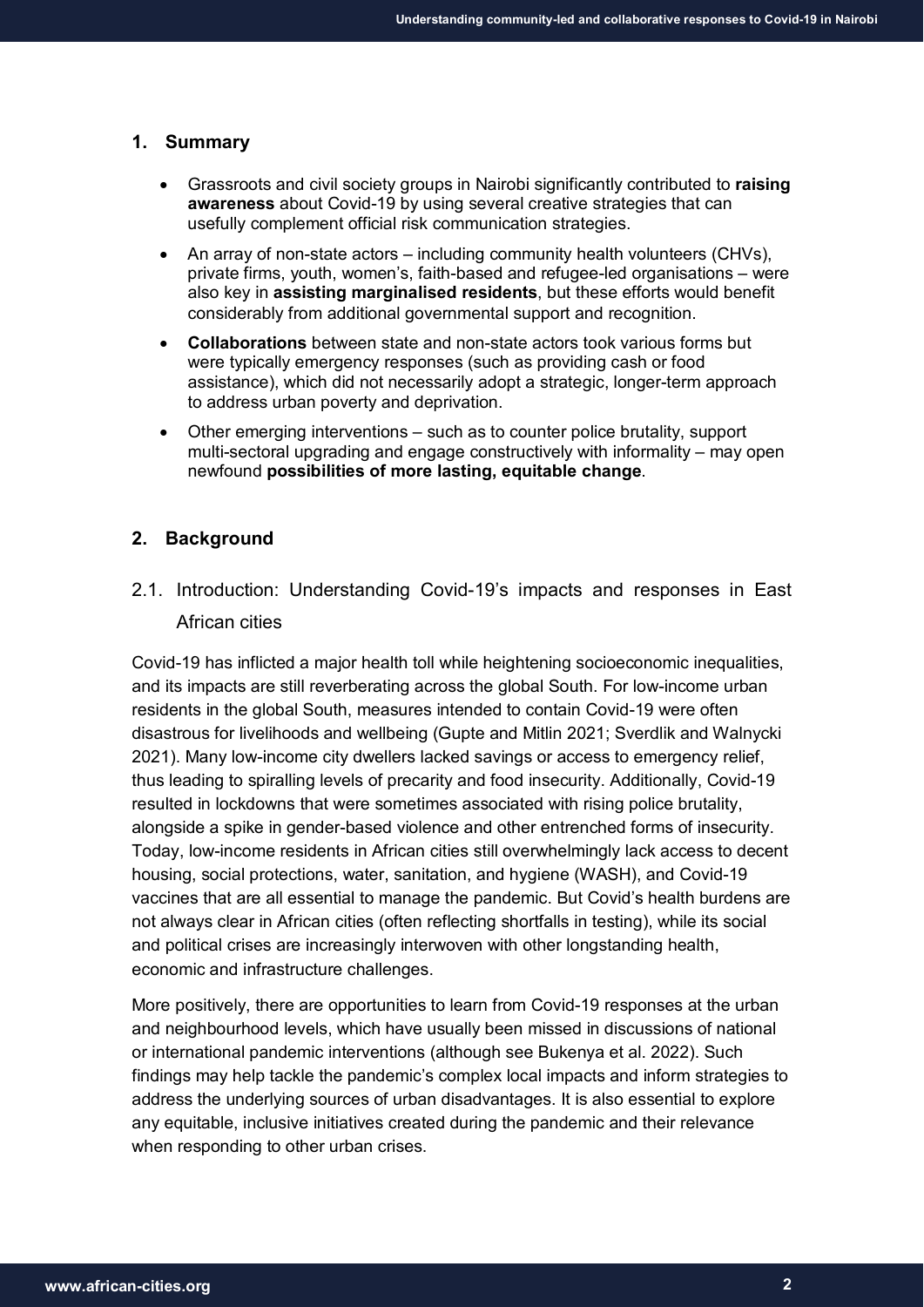Research into the pandemic has usually focused on early lockdowns and governmental strategies, leaving few insights into changes over time and how local officials, civil society and other non-state groups in cities have collaborated during Covid-[1](#page-3-0)9.<sup>1</sup> Although urban self-help pandemic initiatives have been widely documented in the global South (Fransen et al. 2022; Loewenson et al. 2021; Recio et al. 2021; Duque Franco et al. 2020), fewer studies have investigated such bottom-up Covid-19 responses in East Africa. Nor is there much investigation of how Covid-19 has interacted with longstanding concerns in African cities, such as fragile governance institutions, overstretched health systems and elevated levels of violence. To help fill these gaps, we analysed the pandemic's evolving impacts and diverse local initiatives, based on action research with partners in Nairobi.

Serving as Kenya's leading economic and political capital, Nairobi is currently undergoing rapid population growth and faces longstanding socio-spatial exclusions. With 293,000 residents in 1960, Nairobi's population subsequently reached 1.38 million in 1990, 3.30 million in 2010, and 4.34 million in 2019 (Sverdlik 2021). By 2013, an estimated 160 informal settlements – often very dense, poorly serviced settlements located on less than 5% of the land – were home to over 429,000 households or almost half of Nairobi's 1 million households (Lines and Makau 2017). The following case study is based largely on qualitative interviews in Mathare, an informal settlement with 200,000 people facing high levels of insecurity, police violence and multiple deprivations (van Stapele 2020; Kimari 2020). As explained below, our findings about Covid's economic, social, and political impacts in Mathare are taken from a larger research project comparing pandemic responses in the cities of Kampala, Nairobi, and Mogadishu.

### 2.2. Methodology

Our research examined Covid-19's complex impacts upon marginalised urban residents, in addition to considering several strategies spearheaded by government actors, civil society organisations and other stakeholders. We analysed pandemic responses in Nairobi (from March 2020 until early 2022) using document analysis and qualitative data collection with an array of stakeholders. In particular, we conducted about 30 semi-structured interviews with low-income residents and community leaders, informal workers and local organisations, NGOs and international organisations, community health workers (CHWs) and government decisionmakers. We sought to understand how low-income residents perceived Covid-19 responses, with attention to issues such as equity and inclusion. For instance, we explored how residents viewed the fairness and adequacy of emergency aid distribution (with consideration of both state and non-state relief measures). Our interviews also examined community attitudes towards vaccination and levels of trust in various information sources on Covid-19, which may help to inform appropriate outreach and messaging strategies

<span id="page-3-0"></span> <sup>1</sup> For discussion of urban governance and responses to Covid-19, see McGuirk et al*.* (2020), Gupte and Mitlin (2020), Sverdlik and Walnycki (2021), Connolly et al. (2021) and Acuto (2020).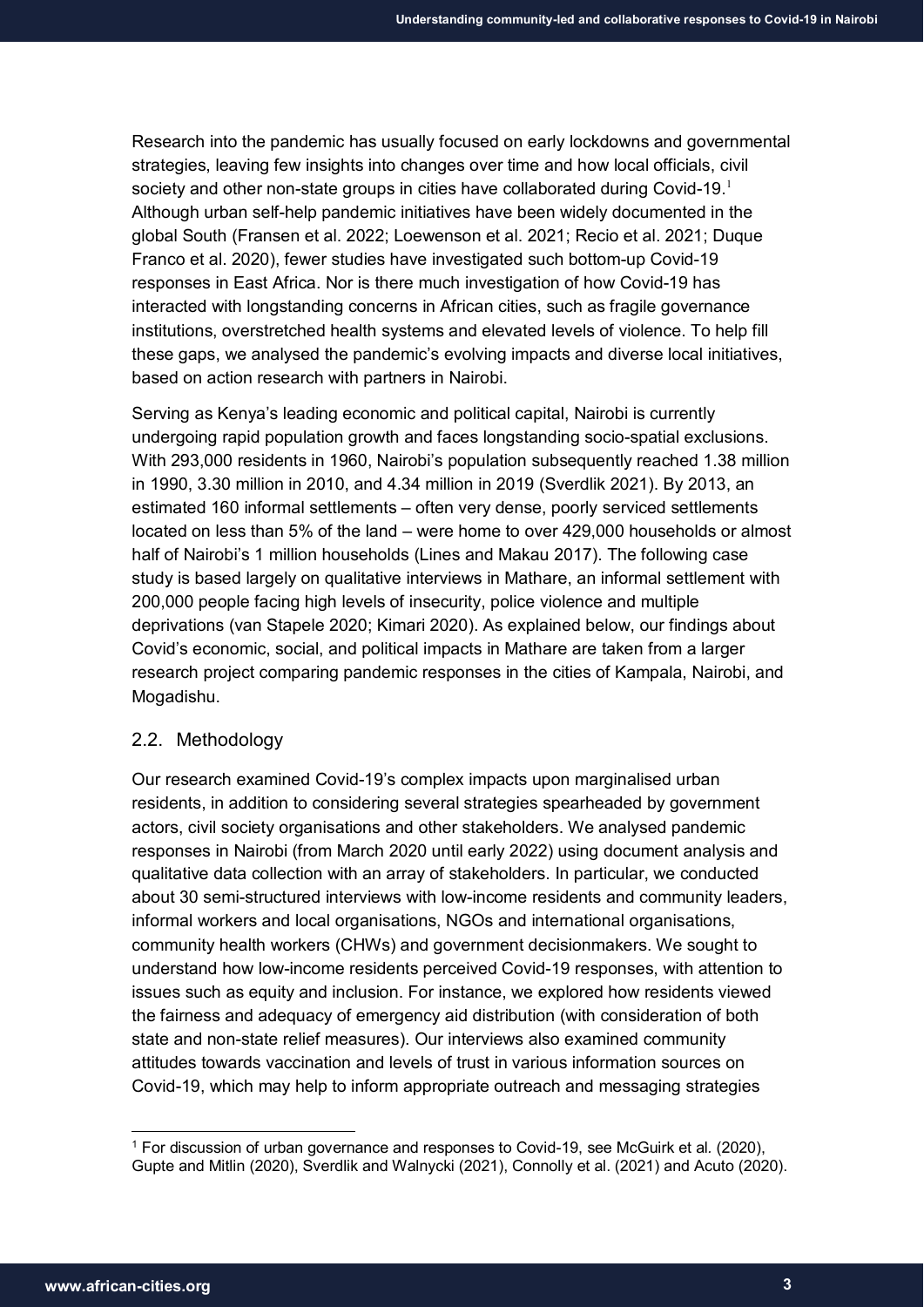during crises. Finally, we analysed an array of bottom-up strategies, various collaborations between state and non-state actors, and ways to support more equitable responses during any future crises. Working in close collaboration with local partners Slum Dwellers International-Kenya (SDI-Kenya) and Muungano wa Wanavijiji, we developed an interview guide that was subsequently adapted and tailored to stakeholders in the city.

# 2.3. Key findings

Low-income residents often experienced Covid-19 less as a health crisis (especially in its early waves) and more in terms of its **devastating socioeconomic, political and violent impacts.** Our interviews consistently found that harsh, top-down Covid-19 measures deepened the marginalisation of precarious residents, who were often unable to earn a living. Although the informal economy usually sustains the low-income urban majority, many informal jobs vanished following Covid-19 lockdowns and mobility restrictions. With few assets and limited social protections, many urban residents were plunged into severe poverty. In Nairobi, the disappearance of informal livelihoods meant that many tenants could not pay their rent in informal settlements; landlords sometimes removed the tin roofs of their shacks if rent was unpaid, only deepening tenants' precarity. There were also several newly poor groups, such as unemployed teachers and others who could no longer work because of Covid-19 containment measures.

**Violence and insecurity** manifested in different ways and with distinct triggers, although rising levels of gender-based violence and police brutality were common in Nairobi. Our findings suggest that Covid-19 has been associated with increased levels of substance abuse (for example, amongst youth in Nairobi), gender-based violence and teenage pregnancies (often linked to school closures). Residents of Mathare regularly grappled with police brutality; in line with longstanding patterns, young men usually bore the brunt of such violence (Kimari 2020). The pandemic in Nairobi provided new opportunities for police harassment and rapacity: when Mathare residents were caught without wearing facemasks, police often demanded payments of Ksh. 500 (far above a mask's retail cost of Ksh. 10).

**Emergency relief** was often inadequate and hampered by political favouritism, limited transparency and poor targeting, which further sidelined informal workers and other vulnerable groups that live outside social protection systems. In Nairobi, there were significant shortfalls and inequitable distribution of cash and food assistance, reflecting several irregularities and lack of capacity amongst both government officials and community leaders (see also Human Rights Watch 2021). Respondents in Mathare often criticised local officials for not proactively supporting residents (except for perhaps distributing masks and sanitisers). Some local officials were even perceived to only assist their own families or supporters. According to an elderly woman in Mathare, "*Only those who knew the MCA [Member of County Assembly] personally benefited greatly. Those who have no contact with him, on the other hand, have received no*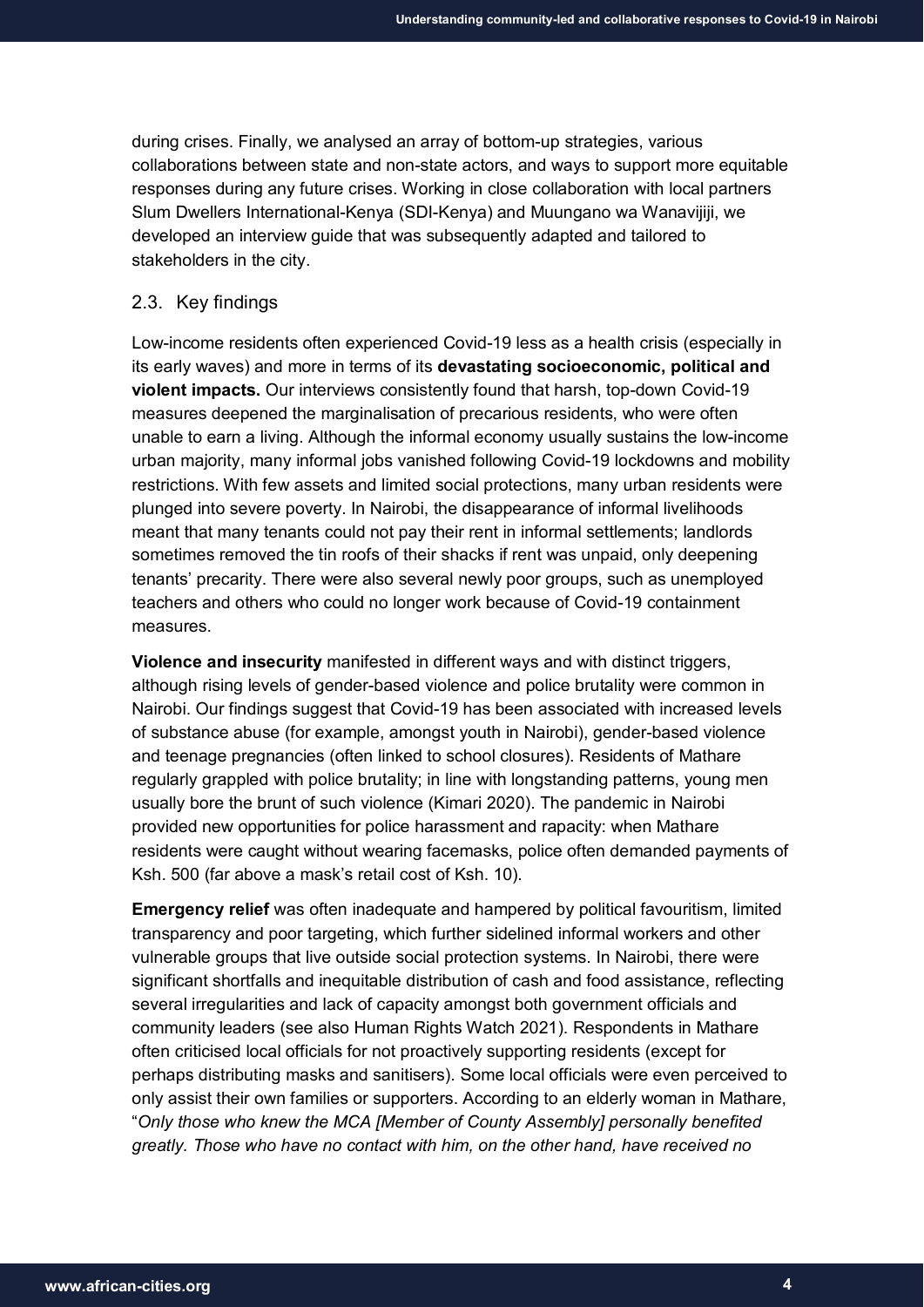*assistance."* More positively, there were efforts by NGOs such as Shining Hope for Communities (SHOFCO) and Give Directly to provide aid, sometimes in collaboration with government officials and local organisations. For instance, the Kenyan slumdweller federation, Muungano, and its partner NGOs helped develop a list of approximately 50,000 vulnerable households, which was utilised by Give Directly and the Ministry of Health to provide monthly stipends of Ksh. 3000 or USD 30 (see below on collaborations).

## 2.4. Countering misinformation and tackling the Covid "infodemic"

We uncovered a range of misconceptions about the Covid-19 virus and vaccine, which highlighted the need for appropriate communications and outreach strategies to tackle such local concerns. In Nairobi, many male residents were hesitant to be vaccinated because they believed it would cause impotence and serve as an unwanted form of family planning. For instance, an elderly man in Mathare stated that his two sons were unwilling to be vaccinated because it was believed to result in impotence ("watakua mamba"). Our findings confirm the need to understand the complex set of local beliefs and anxieties about the vaccines, in order to develop respectful, contextually rooted responses to the pandemic (see also Lines et al. 2022 and Leach et al. 2022). Given the prevalence of misinformation, locally appropriate collaborations to raise awareness while also effectively countering rumours and fake news were essential. Throughout the pandemic, state and non-state actors in Nairobi and other cities have developed multiple modes of communicating, including creative strategies by youth, local organisations and partnerships with the Ministry of Health. $<sup>2</sup>$  $<sup>2</sup>$  $<sup>2</sup>$  Muungano wa Wanaviiiii</sup> and SDI-Kenya engaged in outreach activities, including via murals, videos and other creative media in Mathare, to raise awareness of Covid-19 and link to ongoing campaigns for upgrading interventions (Kimari et al*.* 2022).

Mathare residents typically trusted NGOs and community organisations more than the government, with **Community Health Volunteers** (CHVs) seen as especially helpful during Covid-19. As in many other cities in the global South, CHVs in Nairobi played a pivotal role in addressing the Covid-19 health crisis and raising public awareness as well as in contact tracing, providing referrals and assisting patients in self-isolation (Bhaumik et al. 2020). A CHV recounted her efforts to educate fellow residents in Mathare that Covid-19 was real (helping to combat rumours and misinformation); she also explained to them how to wear masks properly, adequate handwashing technique, and the importance of maintaining social distance. SHOFCO was one of the few organisations that recognised and supported Mathare's CHVs during the pandemic; SHOFCO also encouraged vaccination uptake and provided sanitisers and masks, in collaboration with CHVs. Significantly, there was newfound recognition for CHVs that stemmed from grassroots advocacy: in June 2021, CHVs began receiving a stipend after the passage of the Nairobi City County Community Health Services Act

<span id="page-5-0"></span> $2$  See Dash et al. (2021) and Adebisi et al. (2021) for further discussion of how to address the Covid- "infodemic", including recent examples from several African nations.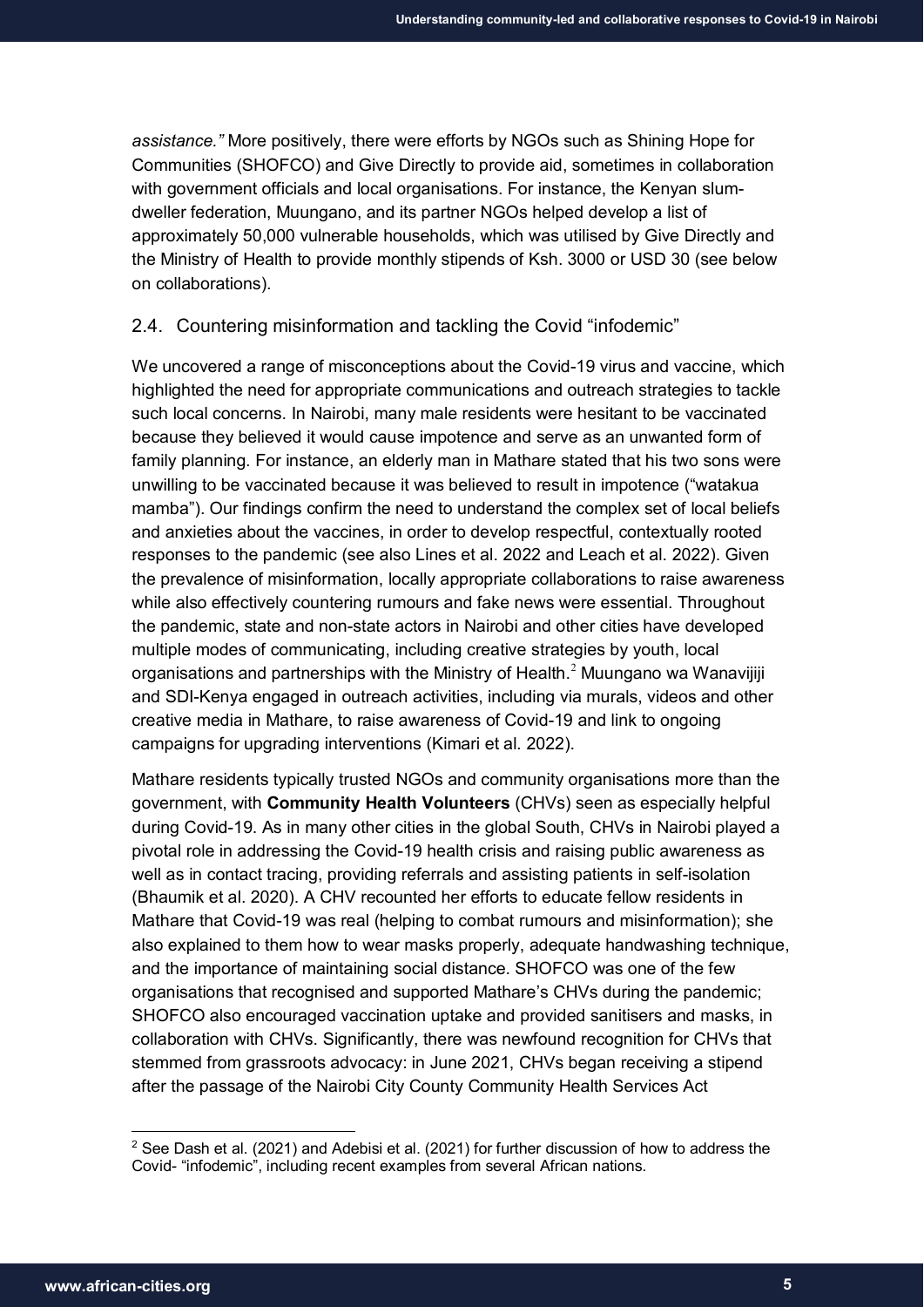(Muungano 2021a). The bill initiated a monthly stipend for CHVs of Ksh. 3,000 (USD 30), plus a contribution of Ksh. 500 to the National Health Insurance Fund. Nairobi's county government began providing further training of CHVs, and the number of CHVs was increased across Nairobi.

## 2.5. Coalitions, collaborations and grassroots-led responses

We found a range of responses at different scales, such as **national taskforces**; **philanthropic** and **private-sector** initiatives; **aid agency** initiatives; and **grassroots and other civil-society interventions** in low-income settlements. In some cases, we uncovered new collaborations and constructive engagements between state and nonstate groups. Below, we offer illustrative findings with attention to state and grassroots interactions, as well as considering how community-led organisations and other groups sought to address multiple exclusions in urban areas. We focus upon how the slumdweller federation, Muungano wa Wanavijiji, and its partner NGOs collaborated significantly with government and non-state actors to advance priorities such as improving access to WASH, promoting recognition for grassroots data and laying the groundwork for future interventions in informal settlements.

Nairobi's local government collaborated with health workers, distributed relief and supported awareness-raising campaigns, while the national government was felt to have a more limited role. Emergency aid was distributed by Nairobi's Assistant County Commissioners and District County Commissioners, but Mathare residents typically considered these efforts as unfair or biased (as noted above). Local officials implemented several interventions in partnership with CHVs, but our interviews suggested that CHVs played a more significant role on an ongoing basis.

In Mathare, there were some collaborative efforts to address the pandemic's short-term impacts and support more inclusive interventions in the longer term, with grassroots data proving catalytic in strengthening relations with government officials. Muungano and its partner NGO, SDI-Kenya, participated in the national government's taskforce (led by the Ministry of Health) while also gathering data on the pandemic's impacts in informal settlements (GDI 2020). In addition, the Muungano Alliance contributed to official guidelines on Covid-19 isolation and, more generally, demonstrated the significant contributions of grassroots data in responding to crises in informal settlements, where official data were largely non-existent. For instance, Muungano and SDI-Kenya's comprehensive profiling data from 2014 for Nairobi's informal settlements were crucial to help plan responses for all settlements (the government's data only covered 75 settlements, while SDI-Kenya had data for over 150 settlements). Muungano had also gathered data on CHVs in informal settlements, who were sometimes serving several hundred residents (or more), which helped to motivate additional government support for CHVs. Muungano's data made visible the needs of informal settlements and led to government increasing the number of handwashing stations, PPE and other items sent to informal settlements. As one Muungano leader explained, the federation had used its expertise in gathering household-level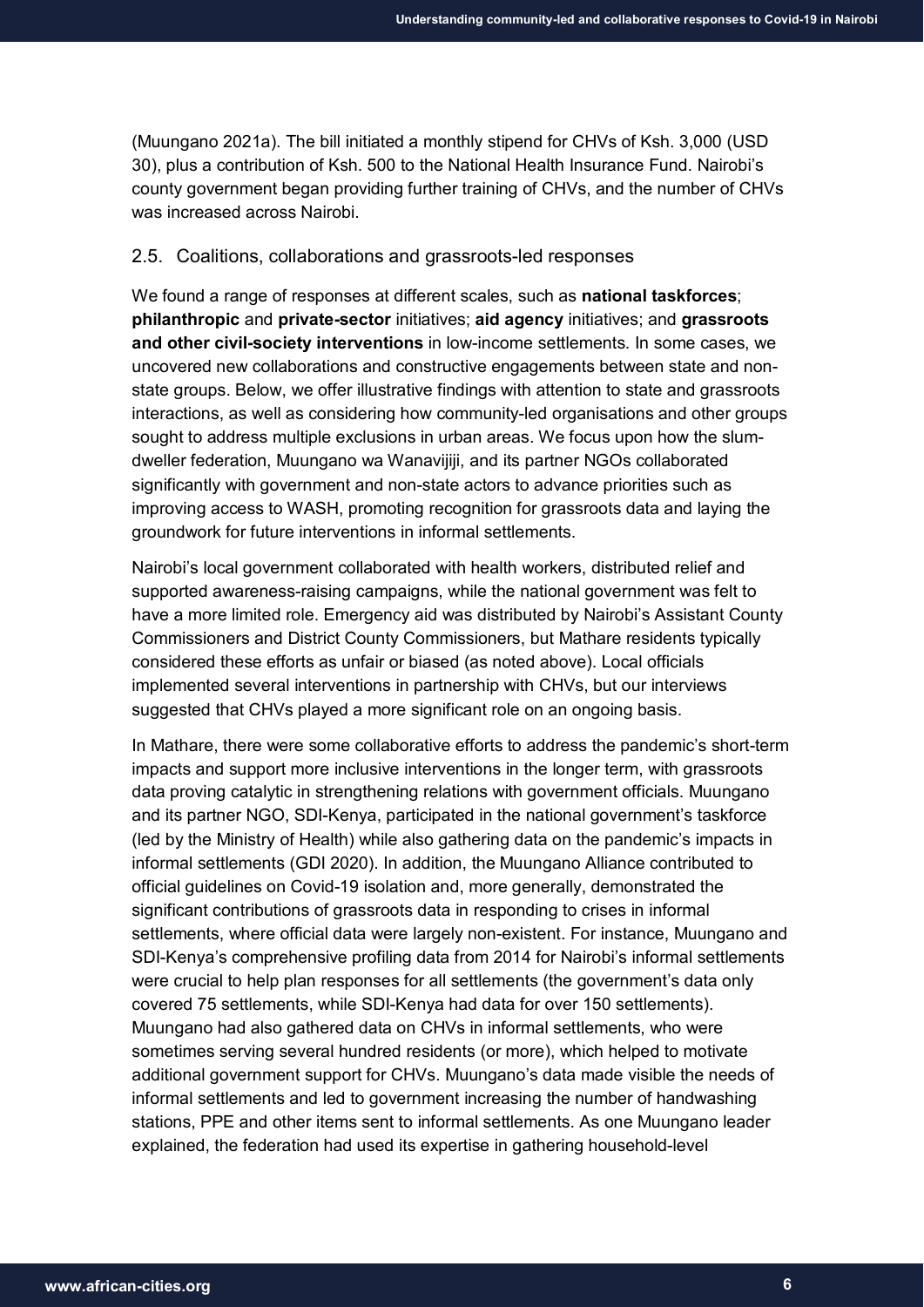socioeconomic data, spatial maps and settlement profiles to bargain effectively for an expanded role in official decision-making: "*We have information that you [that is, the government] don't have and this information is helpful. For us to give our maps, we need to be in that space where decisions are being made and we can influence the decisions ...It's in our DNA for communities to collect their own data [and] update that information.*" Given the shortfalls in official data on informal settlements (and the ensuing major exclusions of vulnerable residents during the pandemic), Muungano's detailed data could simultaneously help fill these gaps, demonstrate community expertise and raise their standing with government officials, all of which would prove invaluable in supporting more inclusive and contextually grounded responses to Covid-19.

Other significant collaborations in Mathare have focused on police violence and inclusive planning interventions, in order to tackle underlying risks and foster more accountable governance. For instance, Mathare's Member of County Assembly (MCA) organised a meeting to discuss police harassment during the pandemic, and there were meetings between the MCA and Officer Commanding Station (OCS) that were said to help reduce police harassment. Efforts by civil society, such as Mathare Peace Initiative and Life and Peace Institute, also helped to address violence, seeking to promote dialogue between police and local youth. Furthermore, action research in Mathare is seeking to develop a longer-term strategy to ensure visibility and recognition of low-income residents. This includes multisectoral upgrading initiatives that respond to residents' priorities and foster accountable governance. Letters have been submitted to Nairobi Metropolitan Services, requesting the declaration of a Special Planning Area (SPA) in Mathare, which would usher in a multifaceted upgrading partnership as in Nairobi's other settlement of Mukuru (Sverdlik et al. 2020).

Mathare community members, with the support of Muungano wa Wanavijiji, recently established a physical address system (with household-level address plates provided), which can foster planning of future investments, promote contact tracing and foster access to services and infrastructure (Muungano 2021b). The physical address system will make it easier for CHVs to locate residents during routine data collection and reporting. Furthermore, during any subsequent crises, the physical address system will aid in the equitable distribution of disaster relief and other efforts, which proved extremely challenging during Covid-19 (as noted above). This will help to identify the most vulnerable residents and ensure that no one is left behind. At a more fundamental level, the addresses can make residents visible and recognised by the government, while also supporting local unity and deeper understanding of fellow residents (who may be quite mobile). A related aim is to support the formation of residents' associations, which can build upon the lists generated by the street addresses. Although some residents did not initially want to be given the addresses (as tenants were afraid of being evicted), Muungano leaders were able to reassure them during sensitisation meetings and village elders helped to explain the need for addresses. The street addresses thus provide a tangible opportunity to foster greater recognition for Mathare's citizens, simultaneously moving beyond a crisis response towards more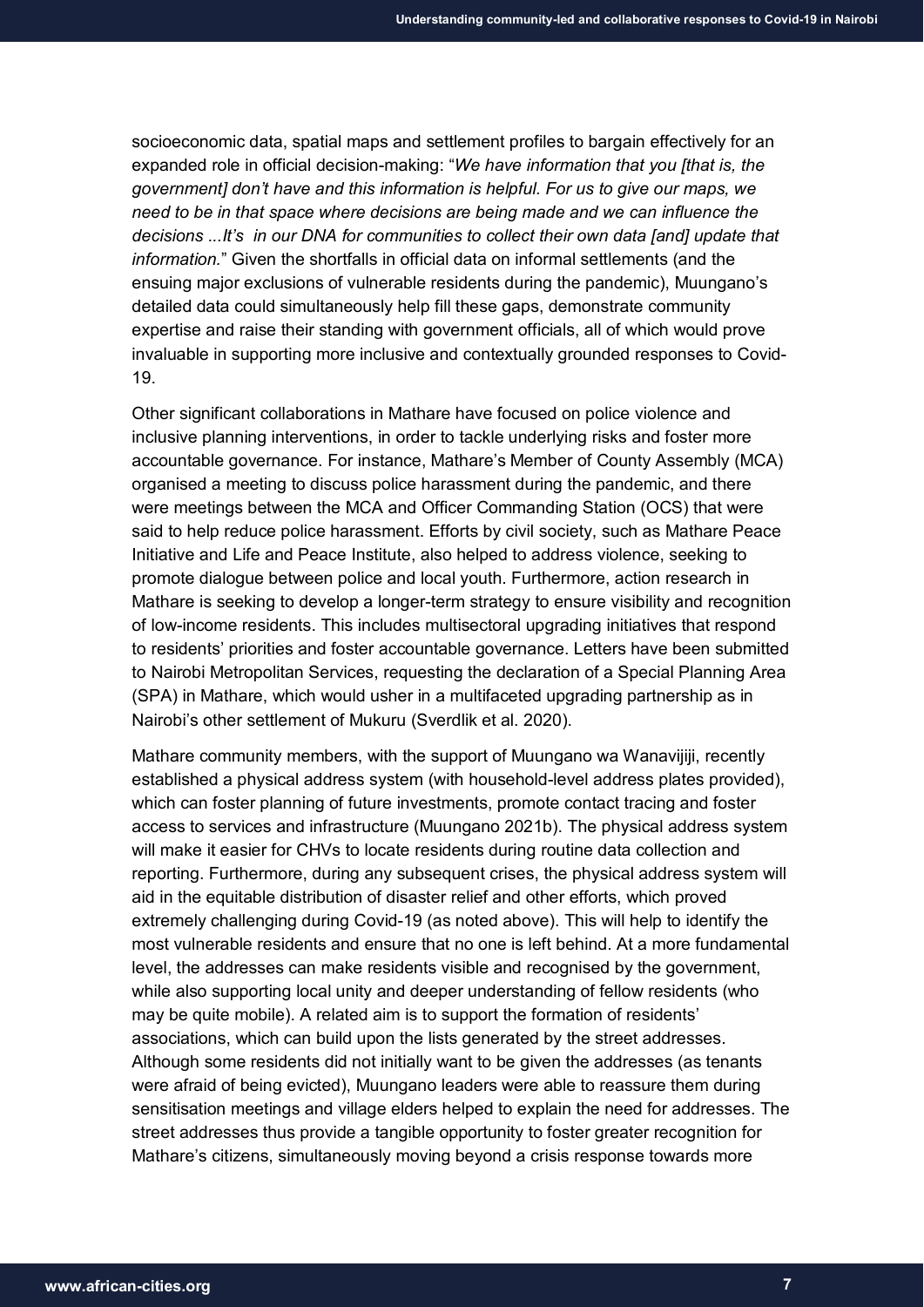inclusive urban development, with multiple potential benefits for health, services and social inclusion.

### **3. Conclusions and policy recommendations**

The Covid-19 pandemic has generated several interconnected health, social and economic crises in cities such as Nairobi. But it has also exacerbated and illuminated major developmental and structural challenges of social and economic exclusion, which are longstanding in Nairobi and many other cities in the global South. While past research into the pandemic has usually focused on governmental strategies, we applied a more "bottom up" lens to understand the type of collaborations that were created by (or at least included) local officials, civil society and other non-state groups. Above, we explored several concrete entry points for Covid-19 interventions and multiple forms of engagement between state and non-state actors, which we summarise as a typology and cross-scale collaboration patterns in Table 1 and Figure 1.

Table 1 outlines several *concrete entry points* for collaboration (in the upper part of the table), all of which stemmed directly from the pandemic's specific challenges, and it was around these concrete tasks that different *modalities of collaboration* were articulated or crystallised (see lower half of Table). Figure 1 then provides a different perspective on how these concrete tasks of collaboration and modalities of organising across scales have developed between different actors. As indicated in Table 1, our results suggest a typology of organising that ranges from quite top-down *coalitions*, to increasingly bottom-up *community solidarity* networks. For instance, *emergency relief distribution* (especially during lockdowns) was a difficult, complex task to realise and required state–community *cooperation*. The typology also incorporates related efforts around Covid-19 risk communication, service delivery, livelihoods strengthening and data collection (see Table 1).

What explains these diverse modalities of organising is more difficult to assess at this stage, making this a key topic for additional research. One underlying dynamic seems to be the significant value of community actors' situated knowledge about their neighbourhoods and networks – local knowledge that became increasingly important for the state and other formal actors to draw upon when seeking to contain the pandemic in marginalised urban areas. Under "normal" urban conditions, such situated knowledge can often be overrun or disregarded to a greater extent. Another underlying dynamic is how existing, often inequitable power relations and divisions were sometimes reinforced during the pandemic response. Despite the clear value of local knowledge and collective action by low-income residents, key axes of difference (eg ruling party allegiances, economic class, migration status and other factors) still strongly shaped access to relief and the like.

While our research has clearly showed that a range of new forms of collaboration across sectors, levels of government and civil society emerged as a direct response to the *pandemic's specific dynamics*, it is not clear if and how any of these new modes of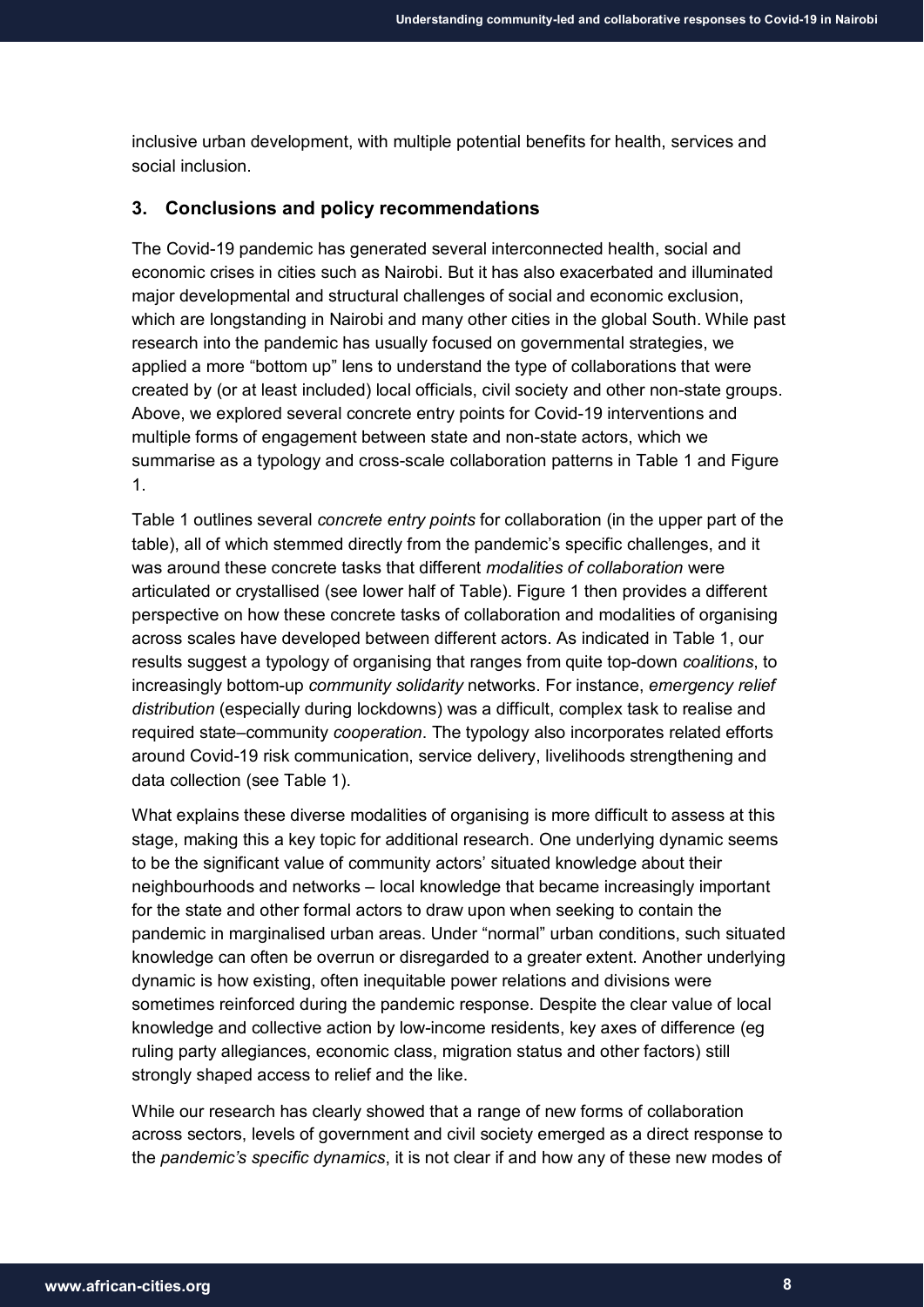collaboration will remain in place as we enter post-pandemic "new normal" conditions. The hope that new forms of collaboration could help to address *more structural challenges* of inequality and exclusion, however, should not be dismissed. More research is needed to follow this up, using the above findings as a starting point. Below, our policy recommendations build on our findings to seek ways to strengthen cities' capacity to respond to structural challenges and future crises.

# **Table 1: Summary of key Covid-19 responses (top) and different cross-cutting modalities of interaction between actors (below)**

| <b>Concrete entry points for Covid--19 responses</b>                                                                                                                                                                                                     |                                                                                                                                                                                                                                                            |
|----------------------------------------------------------------------------------------------------------------------------------------------------------------------------------------------------------------------------------------------------------|------------------------------------------------------------------------------------------------------------------------------------------------------------------------------------------------------------------------------------------------------------|
| <b>Emergency relief distribution: Both cash</b><br>and food assistance provided by<br>government, NGO, private-sector, and<br>community groups (differing markedly in their<br>inclusion and legitimacy).                                                | Risk communication strategies: Both state<br>and non-state approaches, using several<br>media. Sometimes combined with grassroots<br>or private-sector actors.                                                                                             |
| Service delivery: This included efforts to<br>enhance WASH and improve health sector<br>robustness, also sometimes focused on<br>vulnerable groups.                                                                                                      | Livelihoods strengthening: Sometimes with<br>new skills and diversification, with longer-<br>term potential to enhance grassroots<br>organisations.                                                                                                        |
| Data collection with potential to change the terms of inclusion and visibility to local<br>authorities (for example, street addressing and settlement profiles by SDI-Kenya and<br>Muungano).                                                            |                                                                                                                                                                                                                                                            |
| <b>Modalities of interaction</b>                                                                                                                                                                                                                         |                                                                                                                                                                                                                                                            |
| <b>Coalitions: National or local-level</b><br>government taskforces that were typically<br>top-down and inflexible.                                                                                                                                      | <b>Collaboration:</b> In Mathare, collaborations<br>sought to address rising insecurity, such as<br>meetings and dialogues between local<br>officials, police, civil society organisations,<br>youth, and grassroots groups                                |
| <b>Cooperation:</b> Such as state and community<br>cooperation in distributing relief or providing<br>new handwashing stations in informal<br>settlements.                                                                                               | <b>Community solidarity: Grassroots</b><br>responses, especially in benefiting vulnerable<br>groups (for example, assistance during<br>isolation, medical referrals), but also to<br>support mutual aid and enhance livelihoods<br>amongst savings groups. |
| Challenging and precedent setting: SDI's street addressing and pushing for new Covid-19<br>guidelines in informal settlements, gathering data to enhance understanding of informal<br>settlements, and grassroots efforts to challenge police brutality. |                                                                                                                                                                                                                                                            |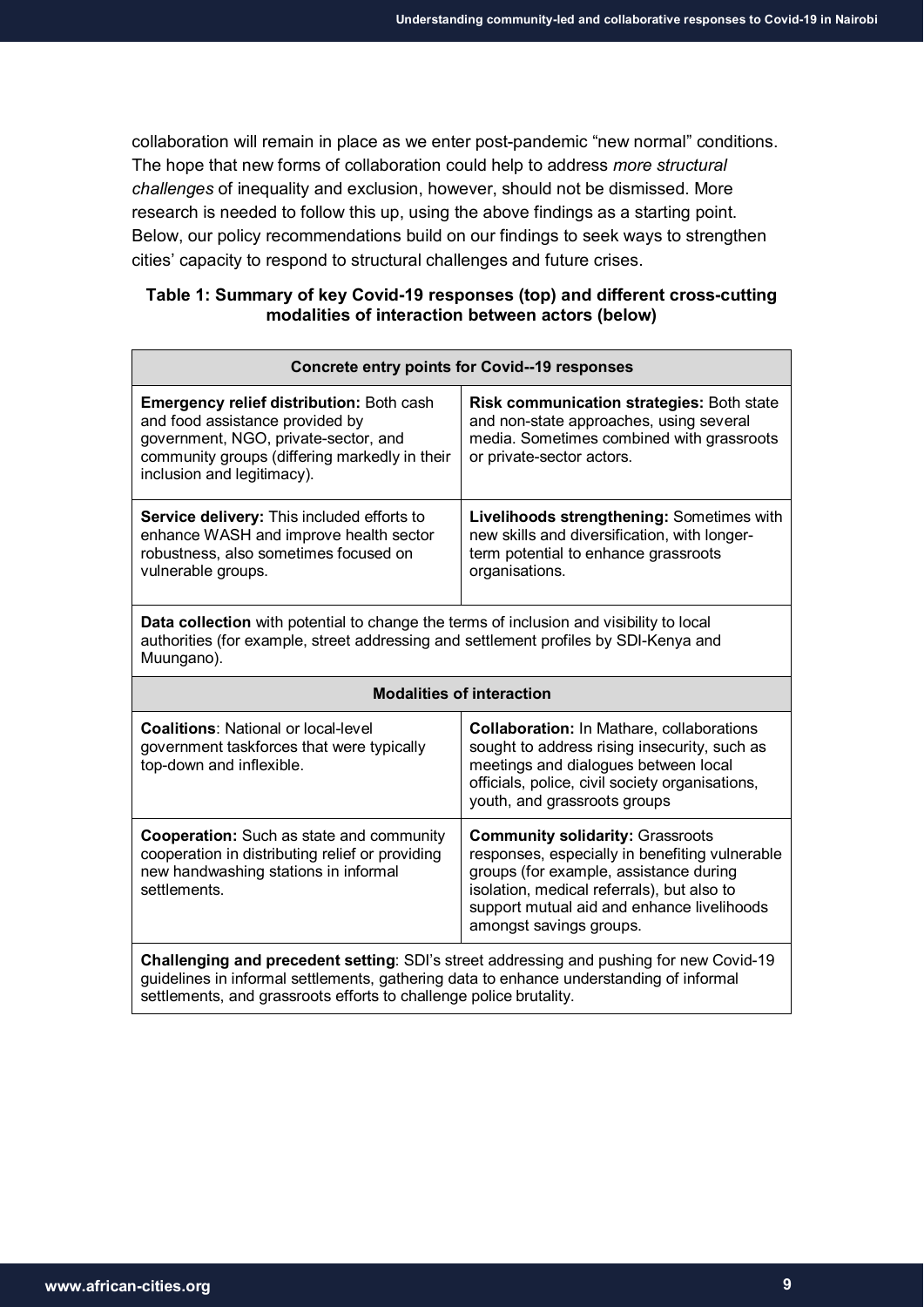

**Figure 1: Modalities of interaction across scales in response to the Covid-19 pandemic**

Note: These modalities are based on findings from Nairobi, Kampala and Mogadishu. These crystallised around particular concrete needs or entry points to address pandemic dynamics, while also intersecting with longer-term urban challenges.

- 3.1. Key recommendations
	- **Gather detailed data with vulnerable groups to address multiple exclusions**: Limited official understanding of informal workers, residents of informal settlements and other vulnerable urban groups often led to mistargeted or exclusionary policies during Covid-19. To ensure a more inclusive recovery, there is a need for detailed **local data collection** with attention to informality and multiple urban exclusions (whether based on gender, age, migration status, ethnicity, disability or other differences). Grassroots organisations, including SDI, have generated extensive data on informal settlements and livelihoods, which may provide the foundation for ongoing data collection and equitable interventions. There is a need to deepen understanding of urban vulnerabilities – both during crises and in "normal" times when poverty, precarity and informality are pervasive across many African cities. Such challenges were especially acute in Covid-19, when many people were newly vulnerable and lost their informal livelihoods. Household-level enumerations, spatial mapping and physical addressing (as in Nairobi) can all combine to enhance understanding of urban vulnerability and to ensure that any responses are appropriate, equitable and inclusive.
	- **Promote vaccination uptake via trusted intermediaries and locally rooted strategies:** Although some East African residents are already keen to be vaccinated, others may be dissuaded by fake news and limited trust in government. Policymakers will need to 1) raise awareness of the vaccine's benefits and 2) counter misinformation, such as through 3) partnerships with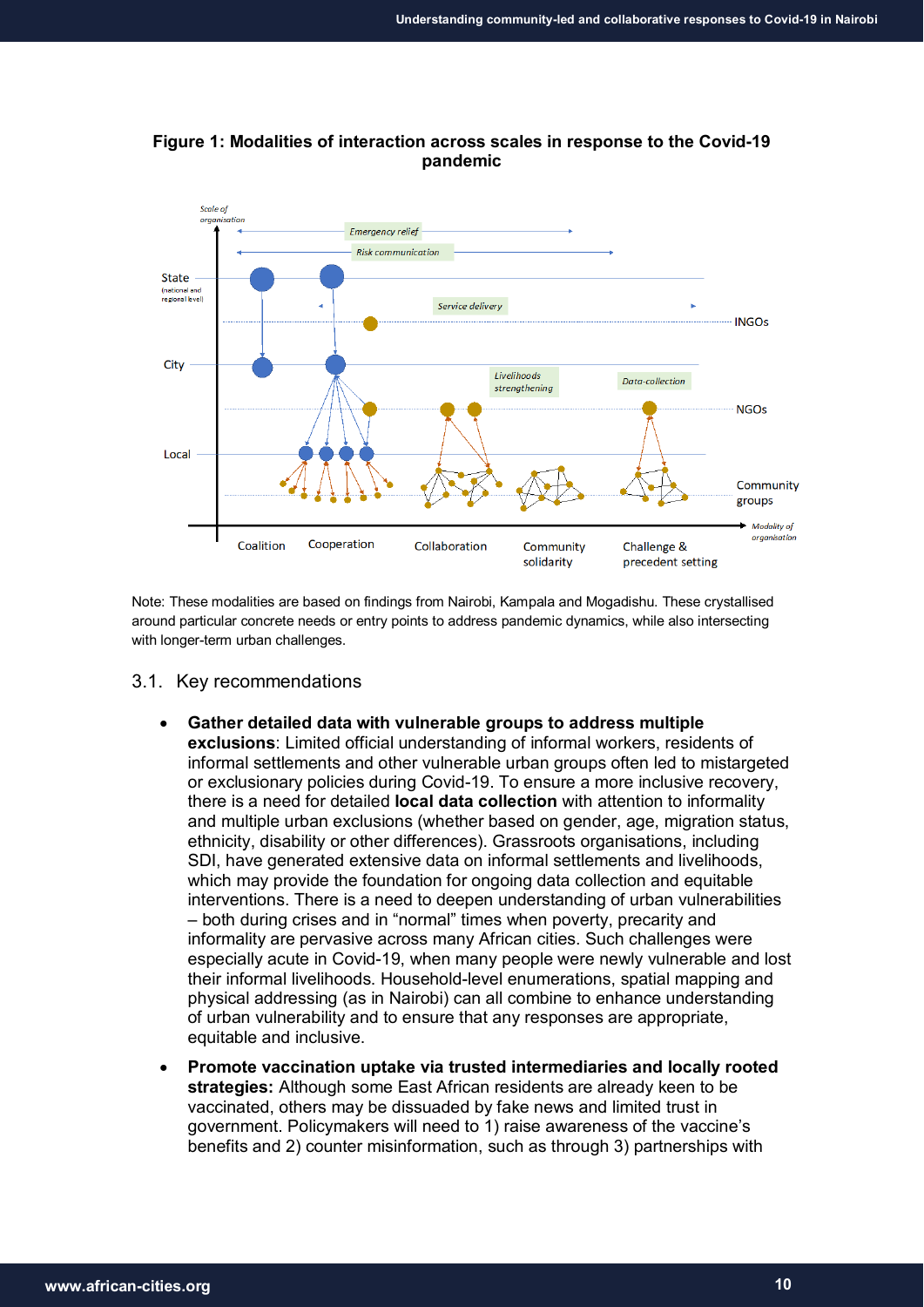religious leaders and other trusted leaders or youth and community groups, while also 4) responding to local values and beliefs.

- **Strengthen the official support of Community Health Volunteers (CHVs), grassroots leaders and local groups**: Across many urban areas, CHVs are a vital element of inclusive health systems and crisis response. Grassroots organisations, religious leaders and other bottom-up actors have similarly been indispensable in raising awareness, distributing relief and helping to address the pandemic's inequitable impacts. Further governmental support and partnerships are needed with these local leaders and organisations, particularly as they can serve as key intermediaries and co-develop inclusive responses with marginalised residents to Covid-19 and other crises.
- **Promote farsighted responses to tackle multifaceted risks**: There is an increasing need for accountable and responsive governance that can tackle police brutality, inequitable development and entrenched exclusions in urban areas. Covid-19 markedly exacerbated underlying challenges of African cities and the multifaceted risks that many marginalised groups already faced before the pandemic. This will include efforts to tackle Covid's **health-related risks**, such as building robust, trustworthy health systems, social dialogue, and supporting universal health coverage (Leach et al. 2022). Further efforts are needed to **address economic risks** and to ensure an equitable, inclusive recovery with particular attention to women, youth, IDPs, refugees, precarious informal workers and others facing multiple socioeconomic disadvantages. Relatedly, there is a need to understand and avoid key **risks linked to the enforcement of emergency measures**, such as police violence, heavy fines and other burdens that have overwhelmingly affected low-income urban residents. Moving forward, it will be essential to develop intersectoral, multipronged strategies with attention to gender, age, forced displacement, ethnicity and other axes of difference that can ensure that the overlapping burdens during Covid-19 are lessened rather than further entrenched in African cities.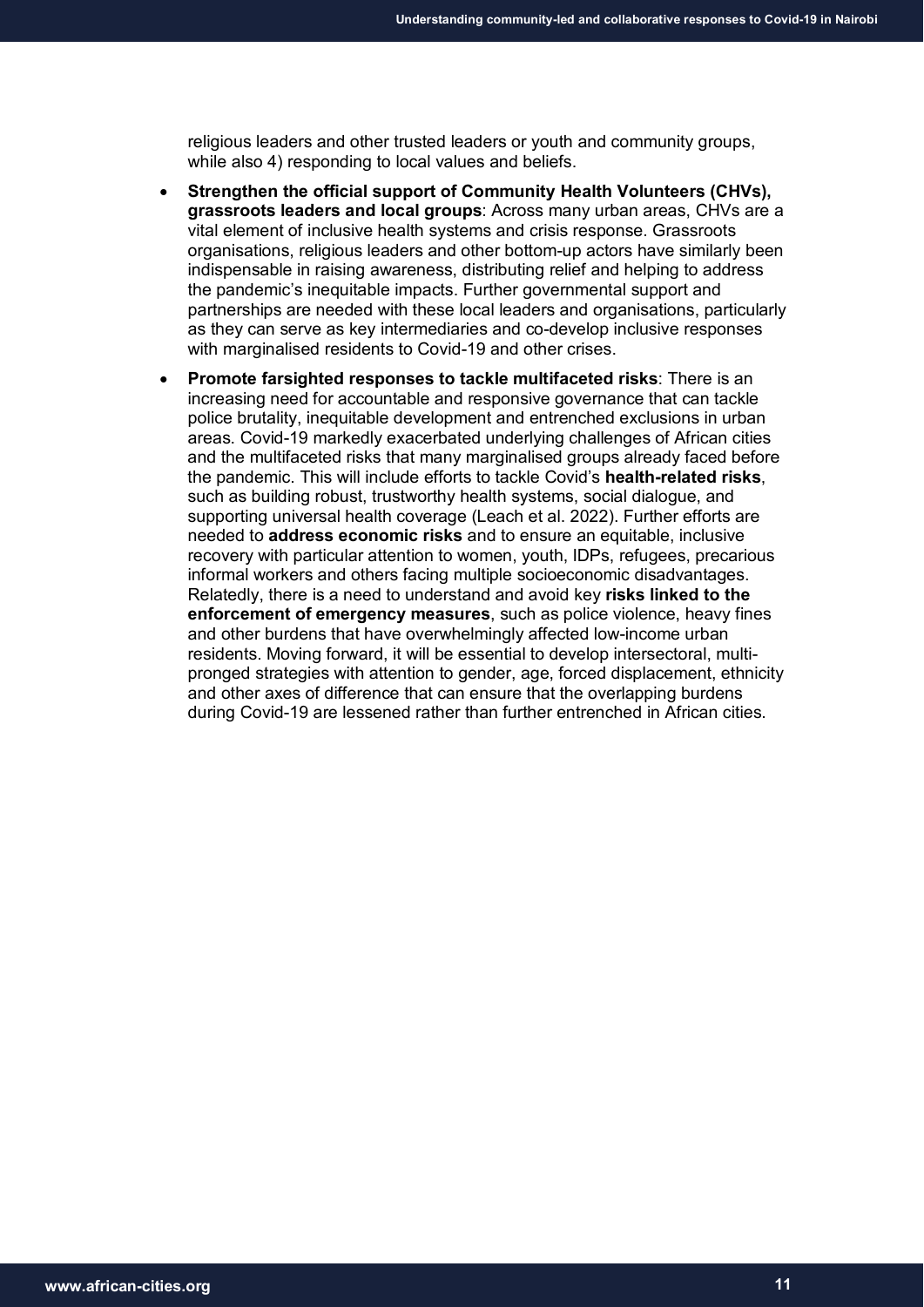#### **References**

- Acuto, M (2020). "COVID-19: Lessons for an Urban(izing) World". *One Earth* 2(4):317- 9.
- Adebisi, YA, Rabe, A and Lucero-Prisno III, DE (2021). "Risk communication and community engagement strategies for Covid-19 in 13 African countries". *Health Promotion Perspectives* 11(2): 137-147.
- Bhaumik, S, Moola, S, Tyagi, J, Nambiar, D, and Kakoti M (2020). "Community health workers for pandemic response: a rapid evidence synthesis". *BMJ Global Health*. 5(6): e002769.
- Bukenya, B, Kelsall, T, Klopp, J, Mukwaya, P, Oyana, T, Wekesa, E and Ziraba, A (2022). "Understanding the politics of Covid-19 in Kampala, Nairobi and Mogadishu: A political settlements approach". ACRC Working Paper 2022-04. Manchester: African Cities Research Consortium, The University of Manchester.
- Connolly, C, Keil, R and Ali, SH (2021). "Extended urbanisation and the spatialities of infectious disease: Demographic change, infrastructure and governance". *Urban Studies* 58(2): 245-263.
- Dash, S, Parray, AA, De Freitas, L, Mithu, MIH, Rahman, MM, Ramasamy, A and Pandya, AK (2021). "Combating the Covid-19 infodemic: A three-level approach for low and middle-income countries". *BMJ Global Health* 6(1): e004671.
- Duque Franco, I, Ortiz, C, Samper, J and Millan, G (2020). "Mapping repertoires of collective action facing the Covid-19 pandemic in informal settlements in Latin American cities". *Environment and Urbanization* 32(2): 523-546.
- Fransen, J, Peralta, DO, Vanelli, F, Edelenbos, J and Olvera, BC (2022). "The emergence of urban community resilience initiatives during the Covid-19 pandemic: An international exploratory study". *European Journal of Development Research* 34(1): 432-454.
- GDI (2020). "The power of data in a pandemic: Repurposing Muungano's datacollection expertise to fight Covid-19 in Kenya". Global Development Institute blog, 6 October. Manchester: Global Development Institute, The University of Manchester. [Available online](http://blog.gdi.manchester.ac.uk/the-power-of-data-in-a-pandemic/) (accessed 4 March 2022).
- Gupte, J and Mitlin, D (2021). "Covid-19: What is not being addressed". *Environment and Urbanization* 33(1): 211-228.
- Human Rights Watch (2021). "'We are all vulnerable here': Kenya's pandemic cash transfer program riddled with irregularities". [Available online](https://www.hrw.org/report/2021/07/20/we-are-all-vulnerable-here/kenyas-pandemic-cash-transfer-program-riddled) (accessed 3 May 2022).
- Kimari, W (2020). "Outlaw Nairobi versus The Pandemics". *City & Society* 32(2).
- Kimari, W, Kimani, J, Otieno, R, Sverdlik, A, and Waithaka, J (2022). "Amplifying grassroots COVID-19 responses in Kenya". London: IIED Briefing.